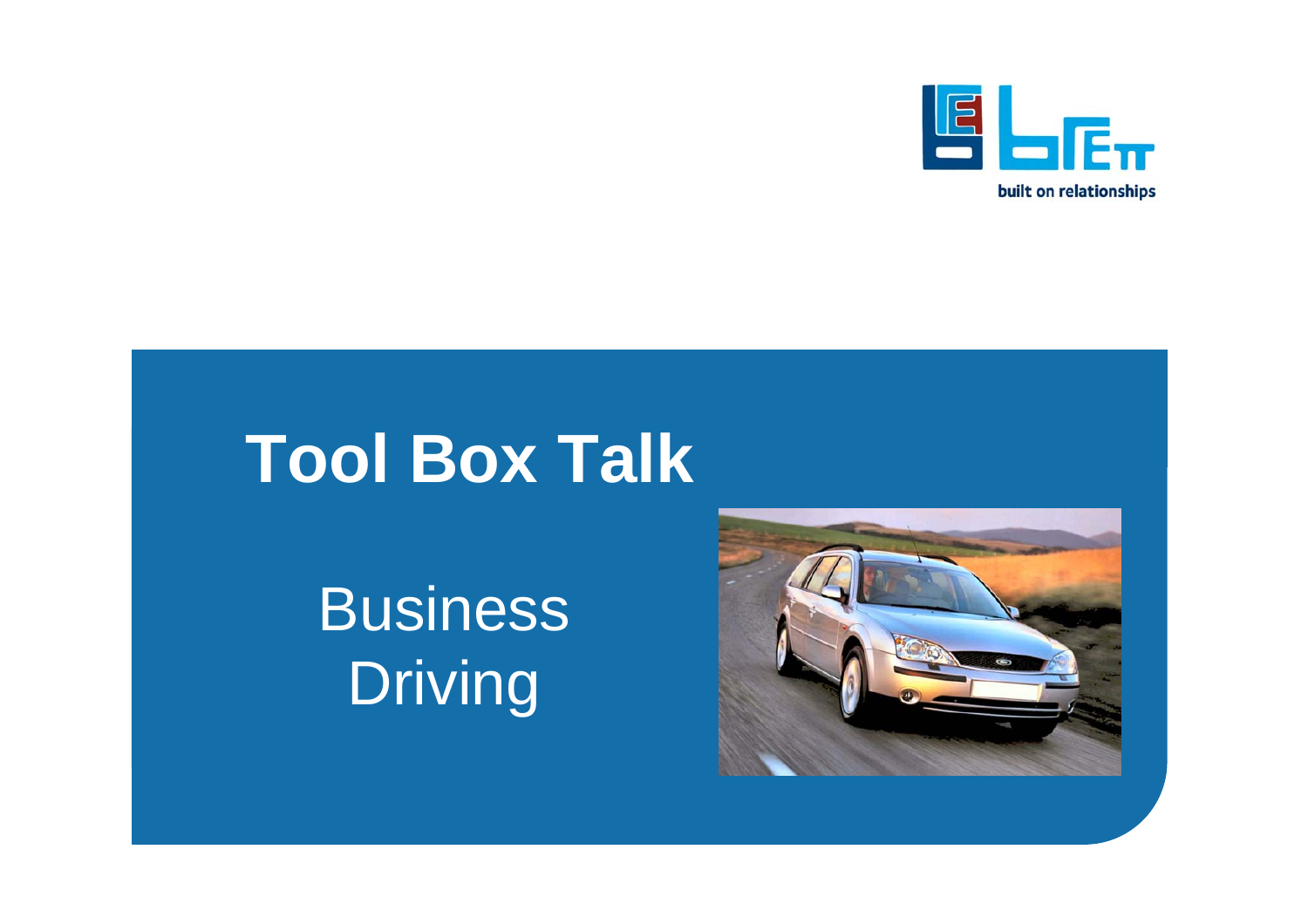#### **Contents**



- Why ?
- How should we control the risk?
	- **Hart Communication** Before the journey
	- **Hart Communication** Setting off
	- On the road
	- **Hart Community** Mobile phones
- Environmental considerations
- Summary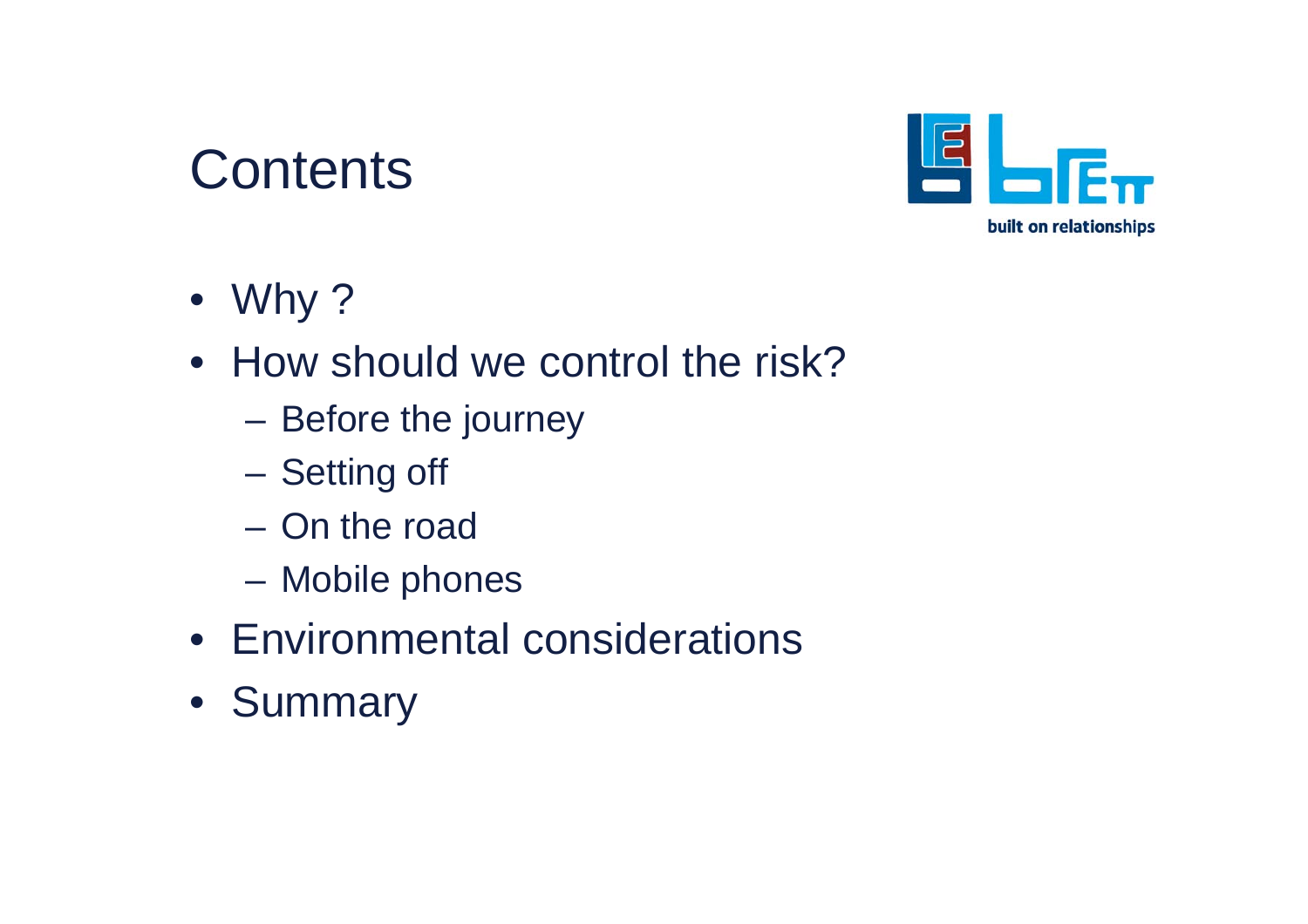#### **Why a Toolbox Talk on Business Driving**



- **Risk assessment identifies this as a high risk**
- **15 times more likely to be killed on the road than at work**
- **1/3 of all road casualties involve business driving**
- $\bullet$  **Health and safety law applies to on-the-road work activities**
- **A lot of Brett staff drive many miles**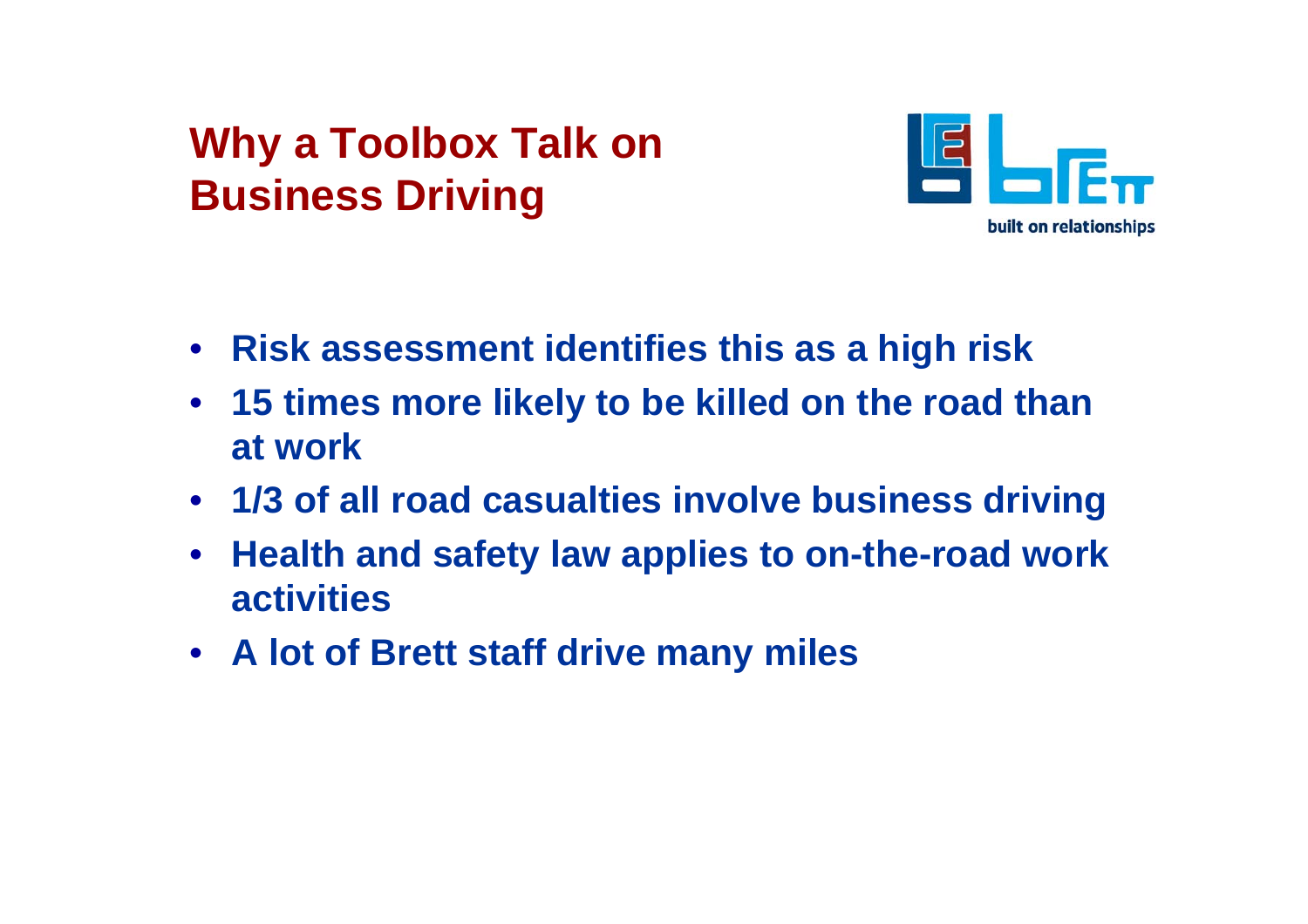How should we control the risk? – before the journey



- Every Business must have a driving risk assessment for it's staff
- When planning the journey, consider
	- Distance to be driven
	- –Estimated time taken (add at least 10% for delays)
	- –Hours already worked & due to be worked
	- –Time of day of journey
	- Weather conditions

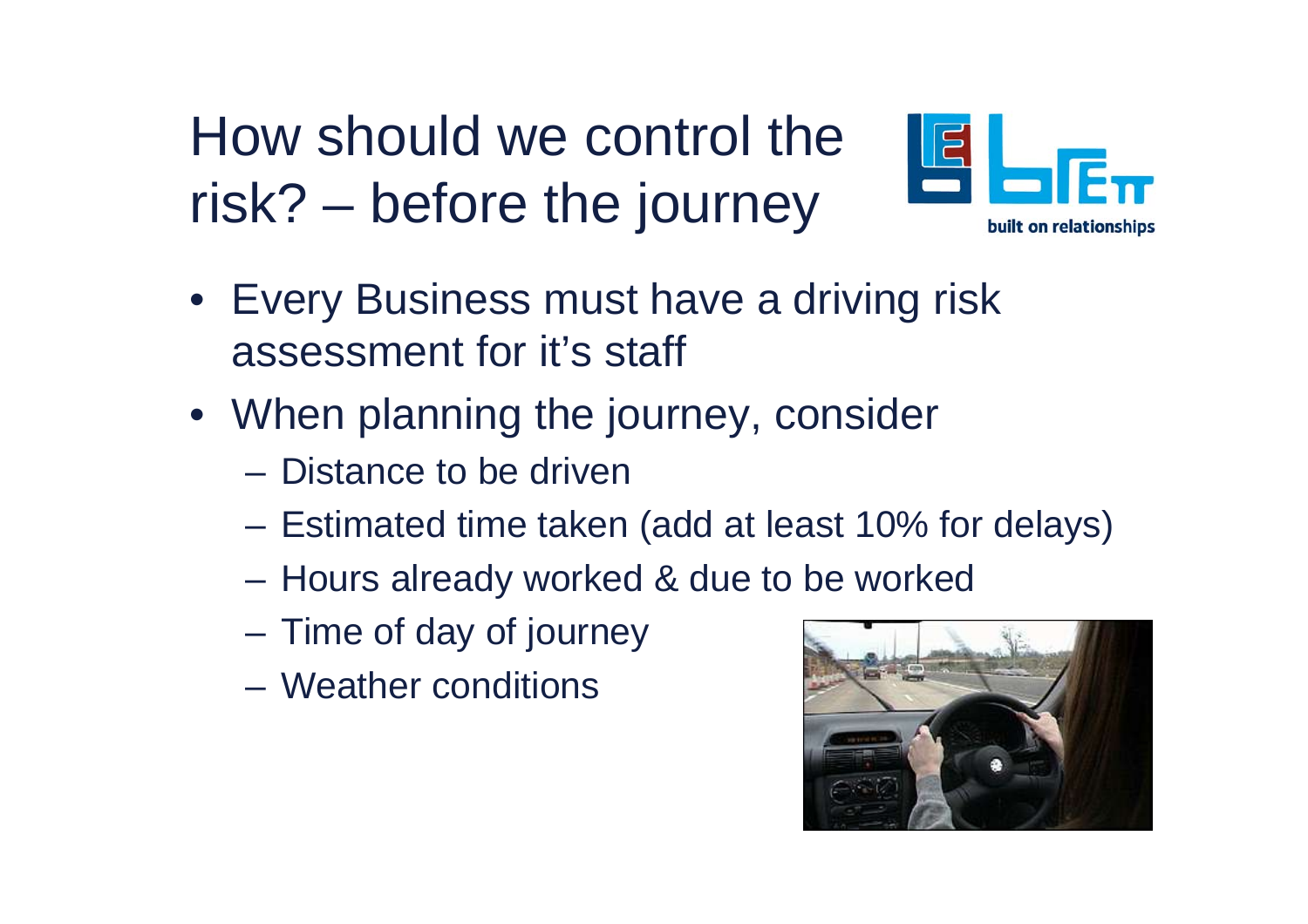How should we control the risk? – before the journey



- Don't forget that alcohol stays in your system & takes approximately 1 hour/unit consumed to clear from your system
- Check that any prescription drugs don't preclude you from driving or cause drowsiness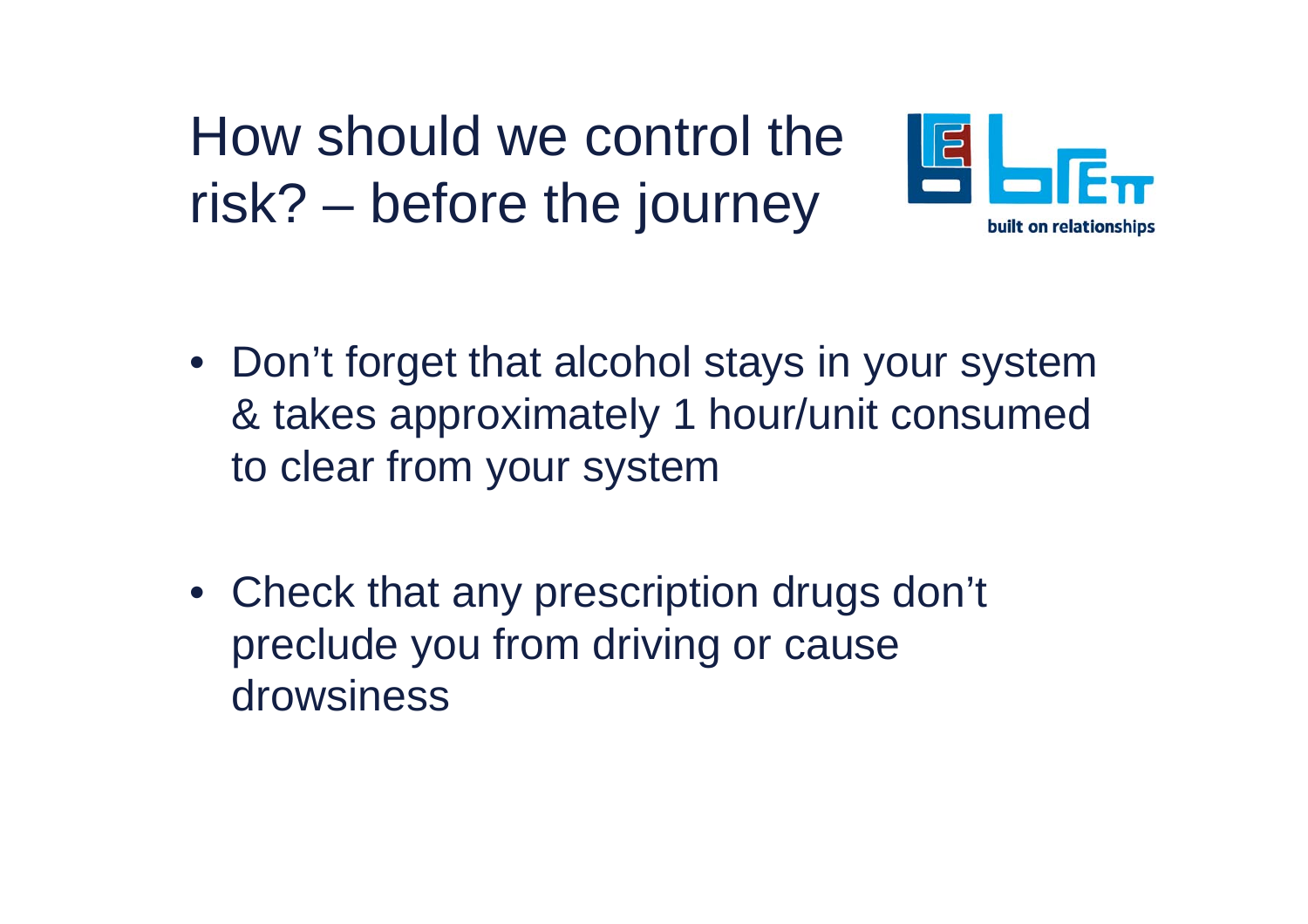## How should we control the risk? – setting off



- Check lights, tyres, visibility (a dirty windscreen is always distracting) and wash water.
- Make sure the seat is adjusted for your comfort
- Adjust the head restraint to the centre of the back of your head to protect you from whiplash
- Make sure that there are no loose items that may cause injury if you have to break hard.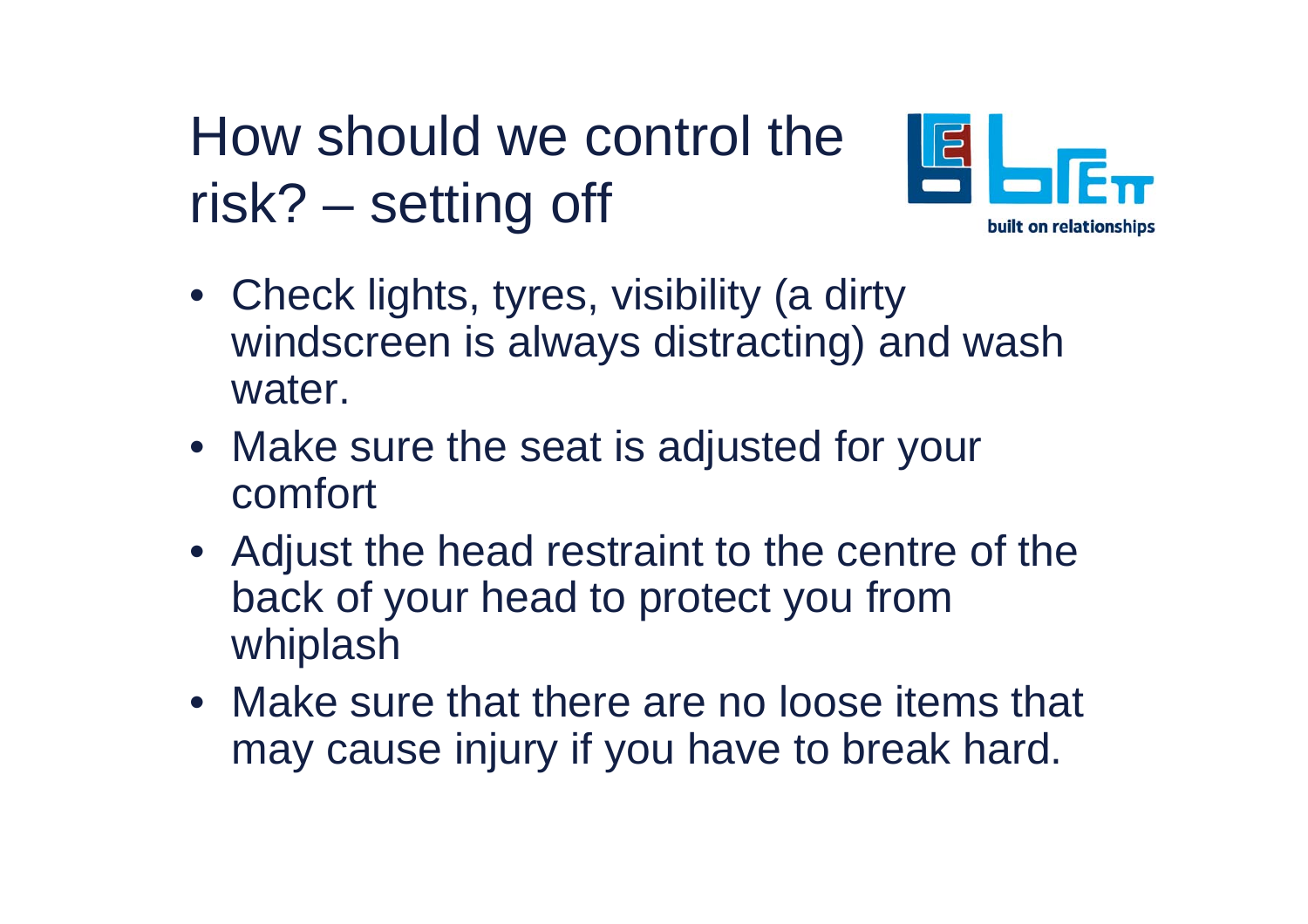How should we control the risk? – on the road



- Ensure you have sufficient breaks to stay alert (highway code recommends at least 15 minutes every two hours).
- If driving long distances it may be necessary to stay overnight to minimise fatigue.
- These are recommendations each individual reacts differently to driving and can be affected by other external factors.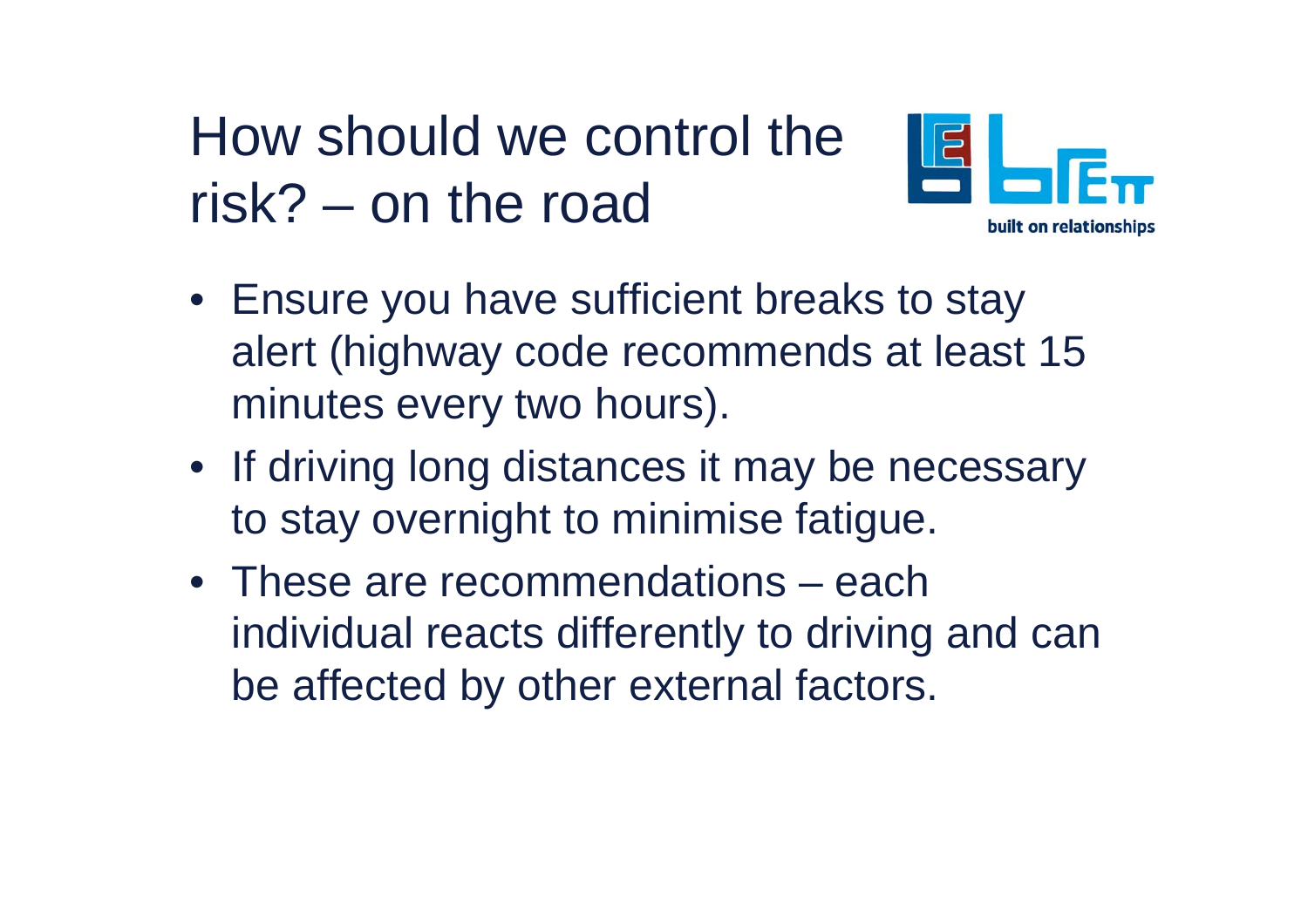## How should we control the risk? – mobile phones



- Research has shown that a driver on the phone is four times more likely to have an accident
- Only use hands free mobile phones
- Only accept, or make, a call if you are confident it is safe to do so and minimise call length
- When calling someone driving always ask if is safe to talk to them
- Avoid dialling numbers **Hart Communist Communist Communist** use short-cut keys
- Never text whilst driving

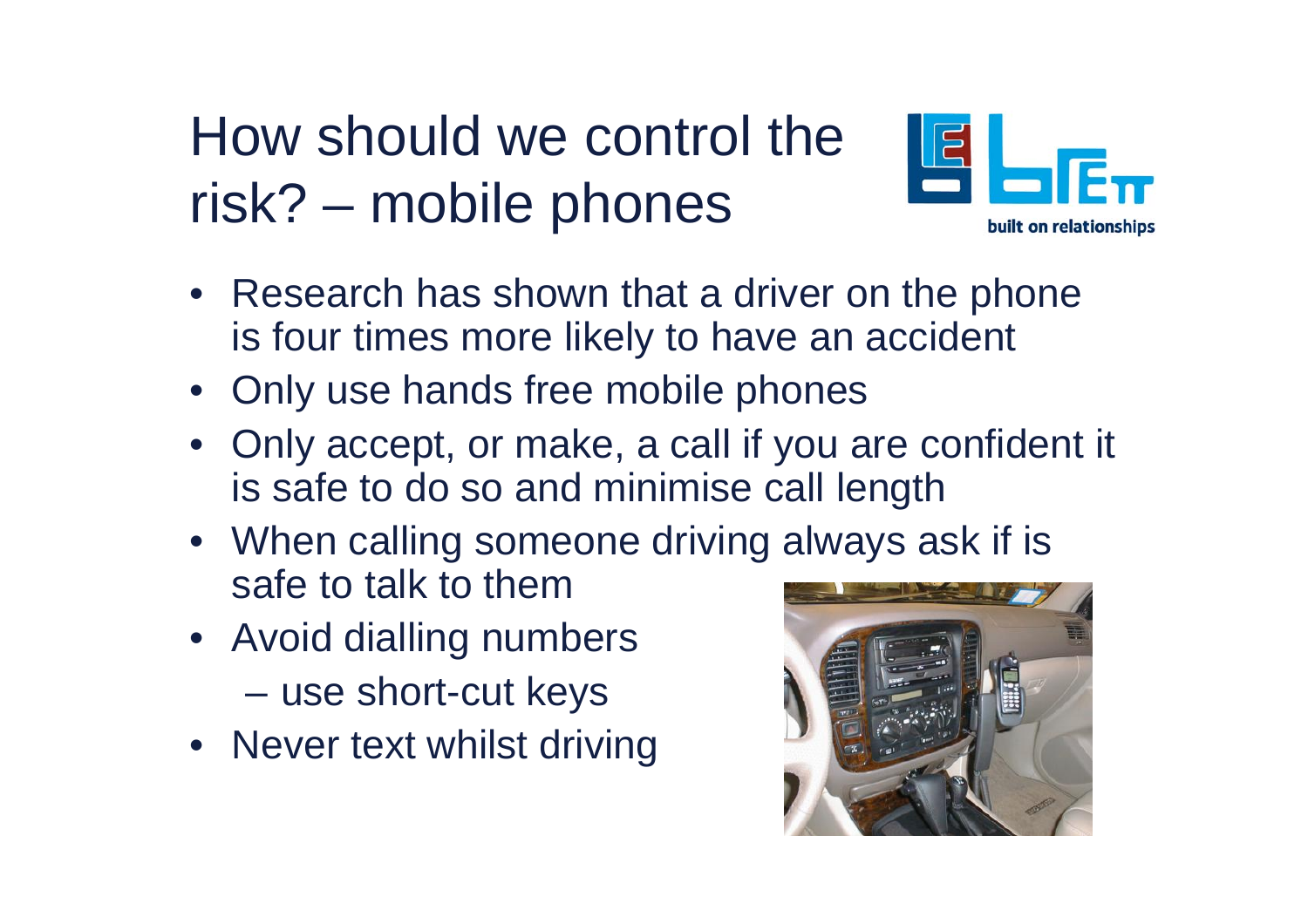#### Fuel economy



- Ensure tyres are at the recommended tyre pressure as this increases efficiency
- Driving at 50mph will use 30% less fuel than driving at 70mph
- Servicing in line with the manufacturers recommendations will increase fuel efficiency